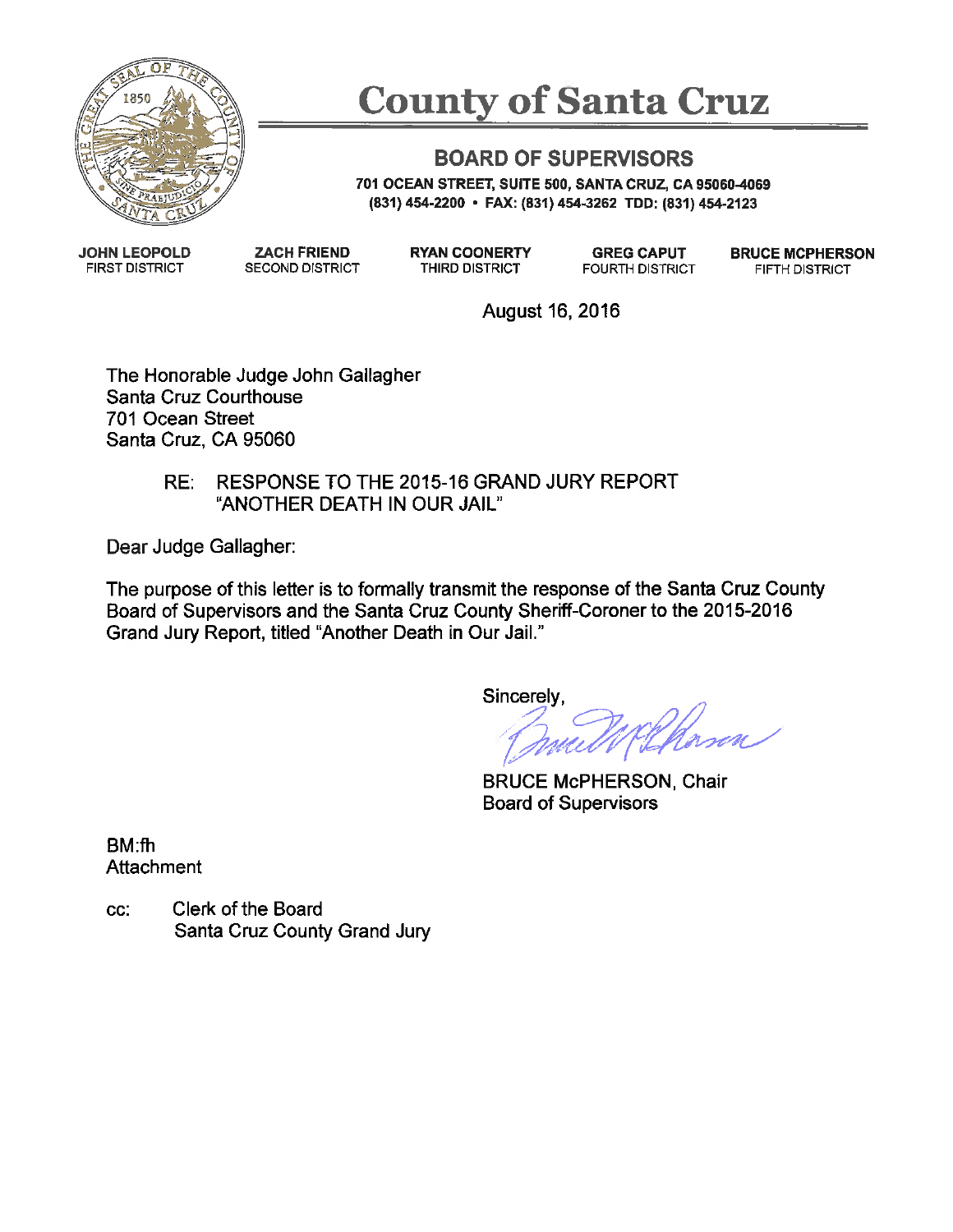

### **The 2015-2016 Santa Cruz County Civil Grand Jury Requires that the**

## **Santa Cruz County Sheriff-Coroner**

### **Respond to the Findings and Recommendations Specified in the Report Titled**

### **Another Death in Our Jail**

**by August 8, 2016**

When the response is complete, please

- 1. Email the completed Response Packet as a file attachment to [grandjury@scgrandjury.org,](mailto:grandjury@scgrandjury.org) and
- 2. Print and send a hard copy of the completed Response Packet to

The Honorable Judge John Gallagher Santa Cruz Courthouse 701 Ocean St. Santa Cruz, CA 95060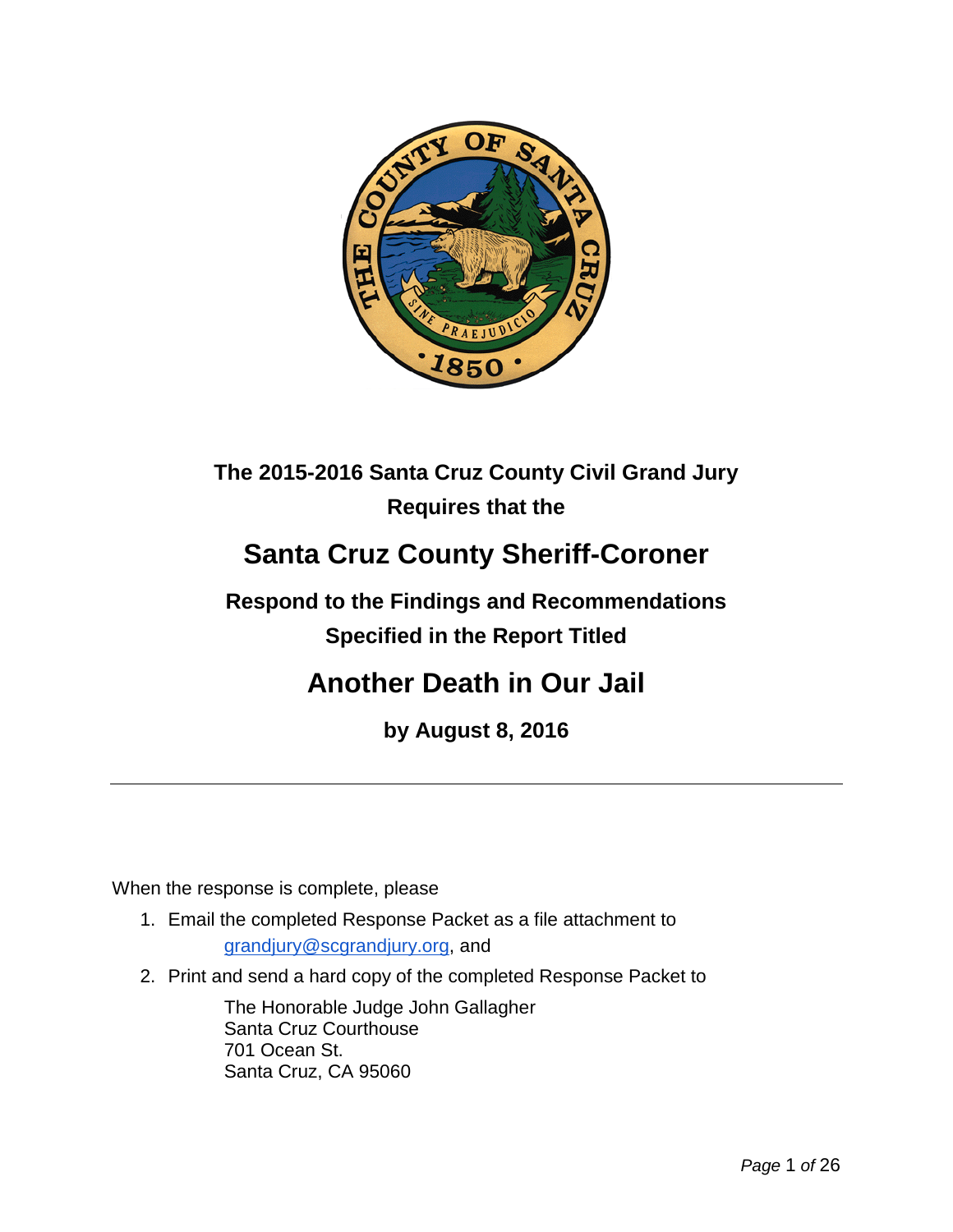#### **Instructions for Respondents**

California law PC § 933.05 (included below) requires the respondent to a Grand Jury report to comment on each finding and recommendation within a report. Explanations for disagreements and timeframes for further implementation or analysis must be provided. Please follow the format below when preparing the responses.

#### *Response Format*

- 1. For the Findings included in this Response Packet, select one of the following responses and provide the required additional information:
	- a. **AGREE** with the Finding, or
	- b. **PARTIALLY DISAGREE** with the Finding and specify the portion of the Finding that is disputed and include an explanation of the reasons therefor, or
	- c. **DISAGREE** with the Finding and provide an explanation of the reasons therefor.
- 2. For the Recommendations included in this Response Packet, select one of the following actions and provide the required additional information:
	- a. **HAS BEEN IMPLEMENTED**, with a summary regarding the implemented action, or
	- b. **HAS NOT YET BEEN IMPLEMENTED BUT WILL BE IMPLEMENTED IN THE FUTURE**, with a timeframe or expected date for implementation, or
	- c. **REQUIRES FURTHER ANALYSIS**, with an explanation and the scope and parameters of an analysis or study, and a timeframe for that analysis or study; this timeframe shall not exceed six months from the date of publication of the grand jury report, or
	- d. **WILL NOT BE IMPLEMENTED** because it is not warranted or is not reasonable, with an explanation therefor.

If you have questions about this response form, please contact the Grand Jury by calling 831-454-2099 or by sending an email to [grandjury@scgrandjury.org.](mailto:grandjury@scgrandjury.org)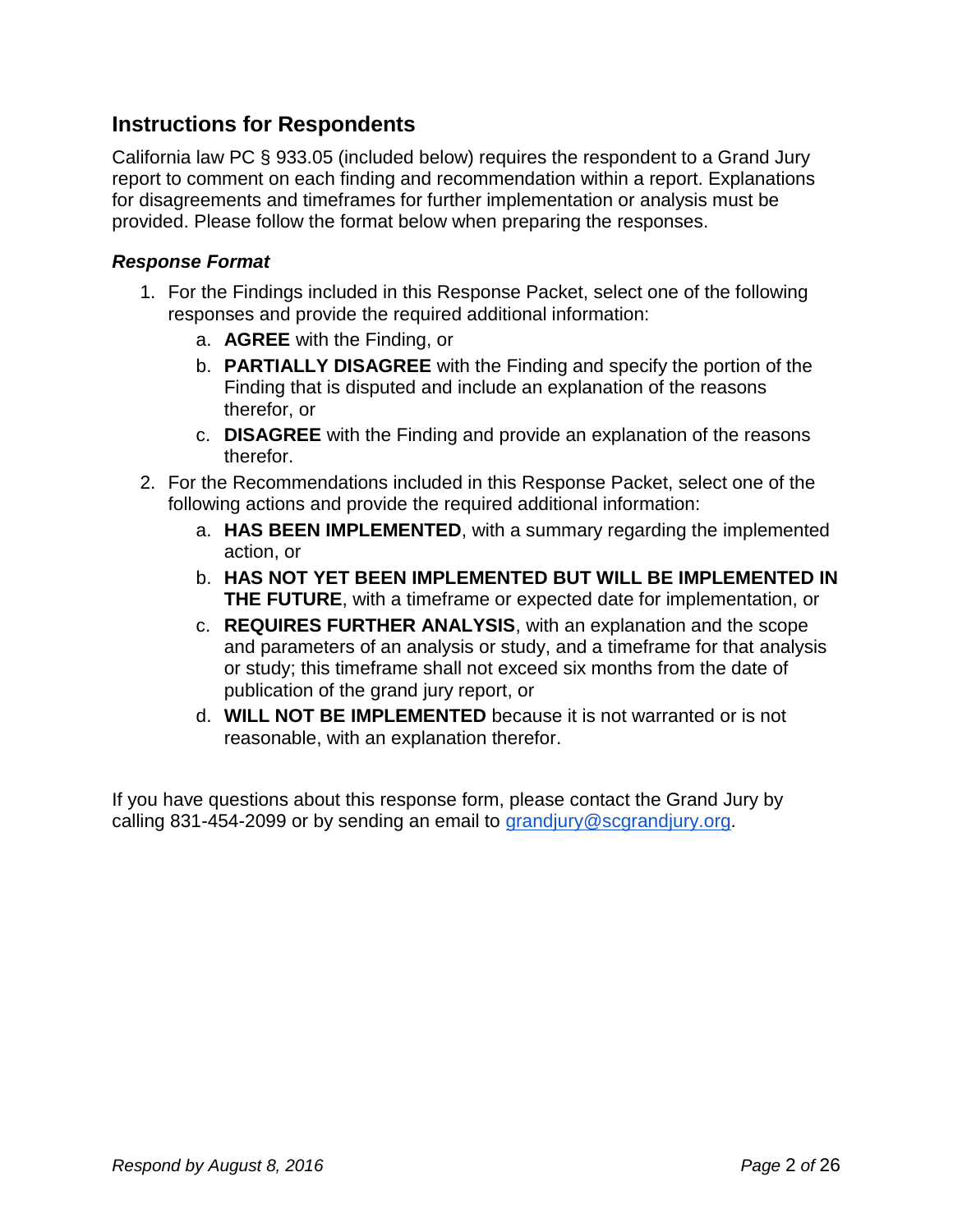#### **Findings**

**F1.** There is no publicly available comprehensive report identifying the cause of Krista DeLuca's death, the activities of the Sheriff-Coroner's Office, and the activities of the medical services provider related to her death.

### **X AGREE**

- **PARTIALLY DISAGREE** explain the disputed portion
- **DISAGREE** explain why

**Response explanation** (required for a response other than **Agree**):

A comprehensive report was completed, however much of the report is restricted by State and Federal law to protect the rights of the deceased and her family.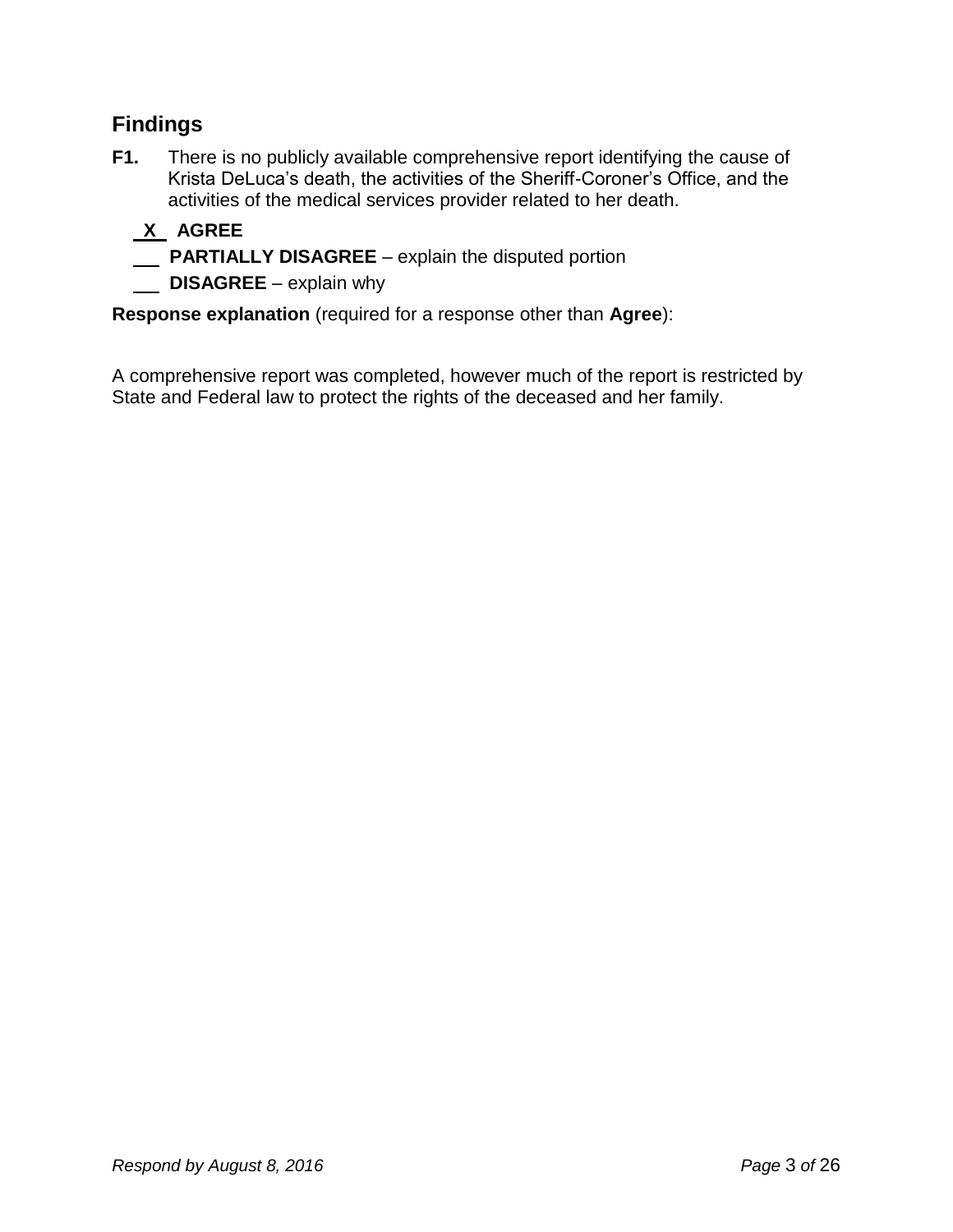- **F2.** There is no independent county oversight, by a qualified medical professional, of both the medical services provider (CFMG) and the contract.
	- **AGREE**
	- **PARTIALLY DISAGREE**  explain the disputed portion
	- **X DISAGREE** explain why

Sheriff's medical oversight includes audits by the Health Services Department (HSD), quarterly quality assurance meetings with the medical provider, HSD, the Sheriff's Office and an independent physician, biennial inspections by the Board of State and Community Corrections, daily multi-disciplinary collaborative review meetings between partners and other professional reviews, as well as the annual Grand Jury investigation.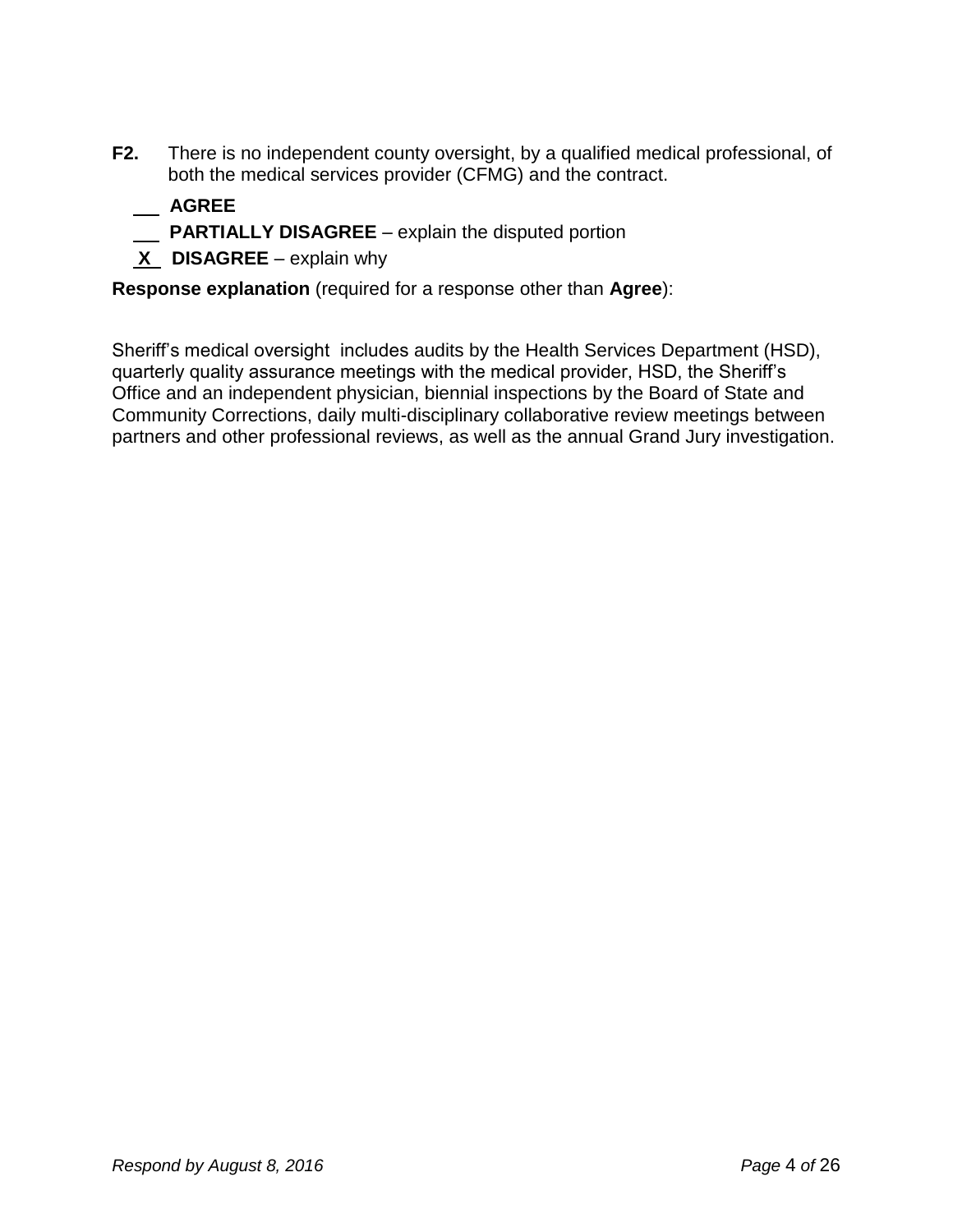- **F3.** The 2012–2016 contract does not allow the Sheriff's Office to retain additional independent medical providers but the Watch Commander can override the medical service provider's decision and escalate to a higher level of medical care in life-threatening emergency circumstances.
	- **X AGREE**
	- **PARTIALLY DISAGREE** explain the disputed portion
	- **DISAGREE** explain why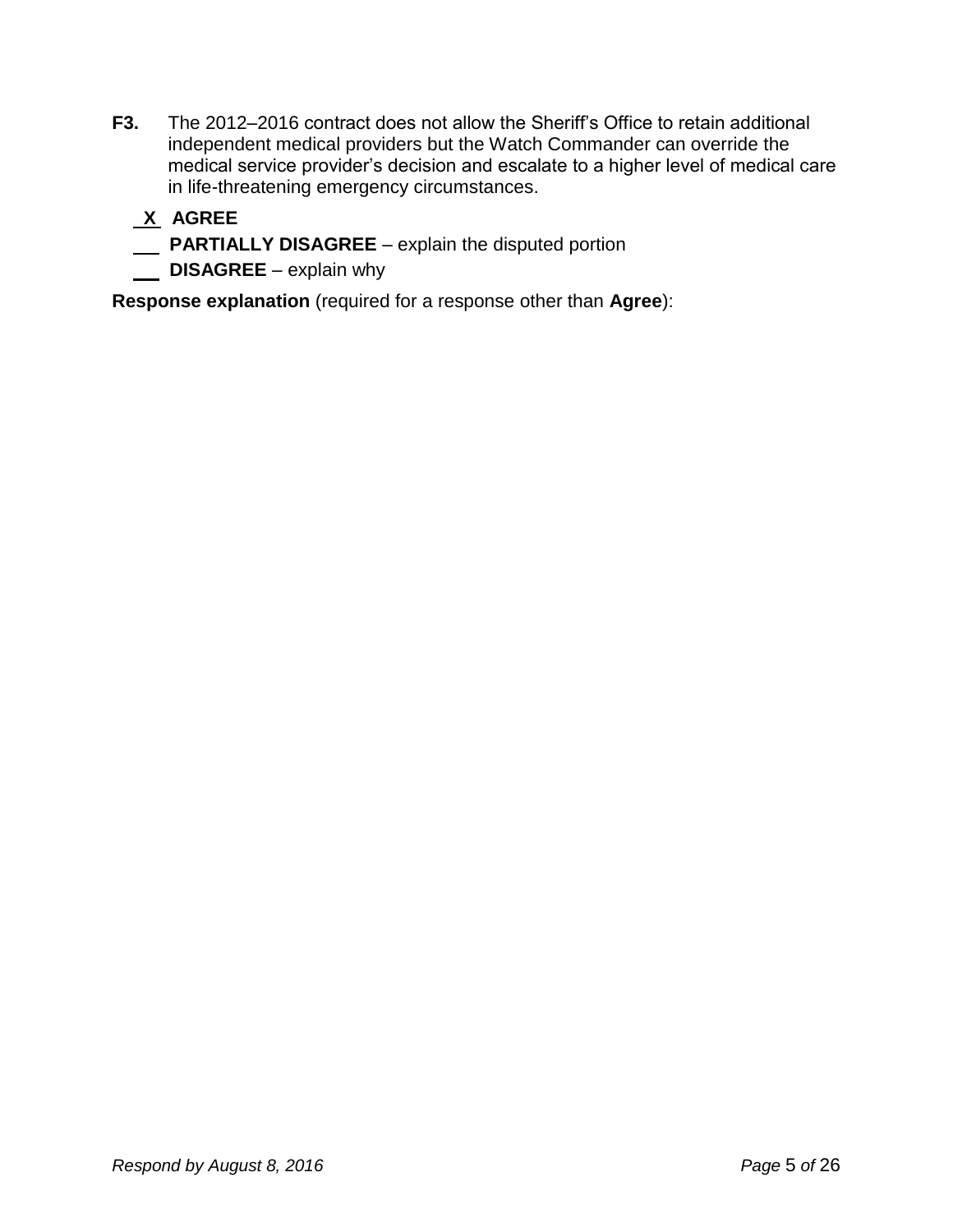**F4.** The 2012–2016 contract requirement that the jail medical services provider pay up to \$15,000 per inmate admitted to a hospital may be a deterrent to admitting inmates in need of hospital medical care.

#### **AGREE**

- **PARTIALLY DISAGREE**  explain the disputed portion
- **X** DISAGREE explain why

**Response explanation** (required for a response other than **Agree**):

The Sheriff's Office does not believe the \$15,000 payment clause deterred hospital admissions. The Sheriff's Office did however recognize the potential appearance of conflict through our internal review process and we plan to remove the clause from the 2016 contract proposal.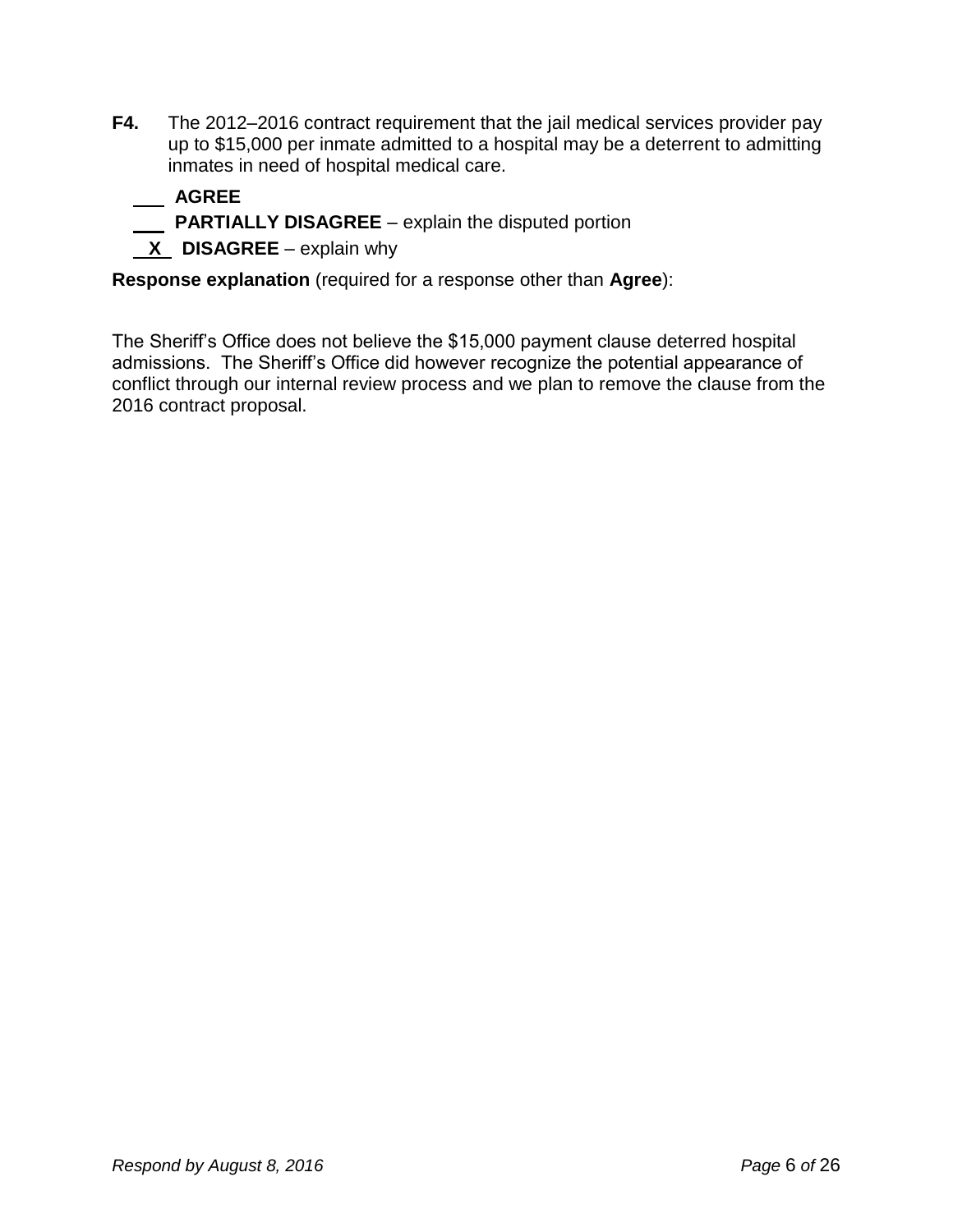**F5.** The Health Services Agency completed the required 2015 annual Title 15 inspection of the Main Jail but did not identify if the facility was in compliance with the Detoxification Treatment requirements (Title 15, Section 1213).

#### **X AGREE**

**PARTIALLY DISAGREE** – explain the disputed portion

**DISAGREE** – explain why

**Response explanation** (required for a response other than **Agree**):

This issue was identified by our internal review process and corrected in March of 2016. We are now in compliance with the requirement.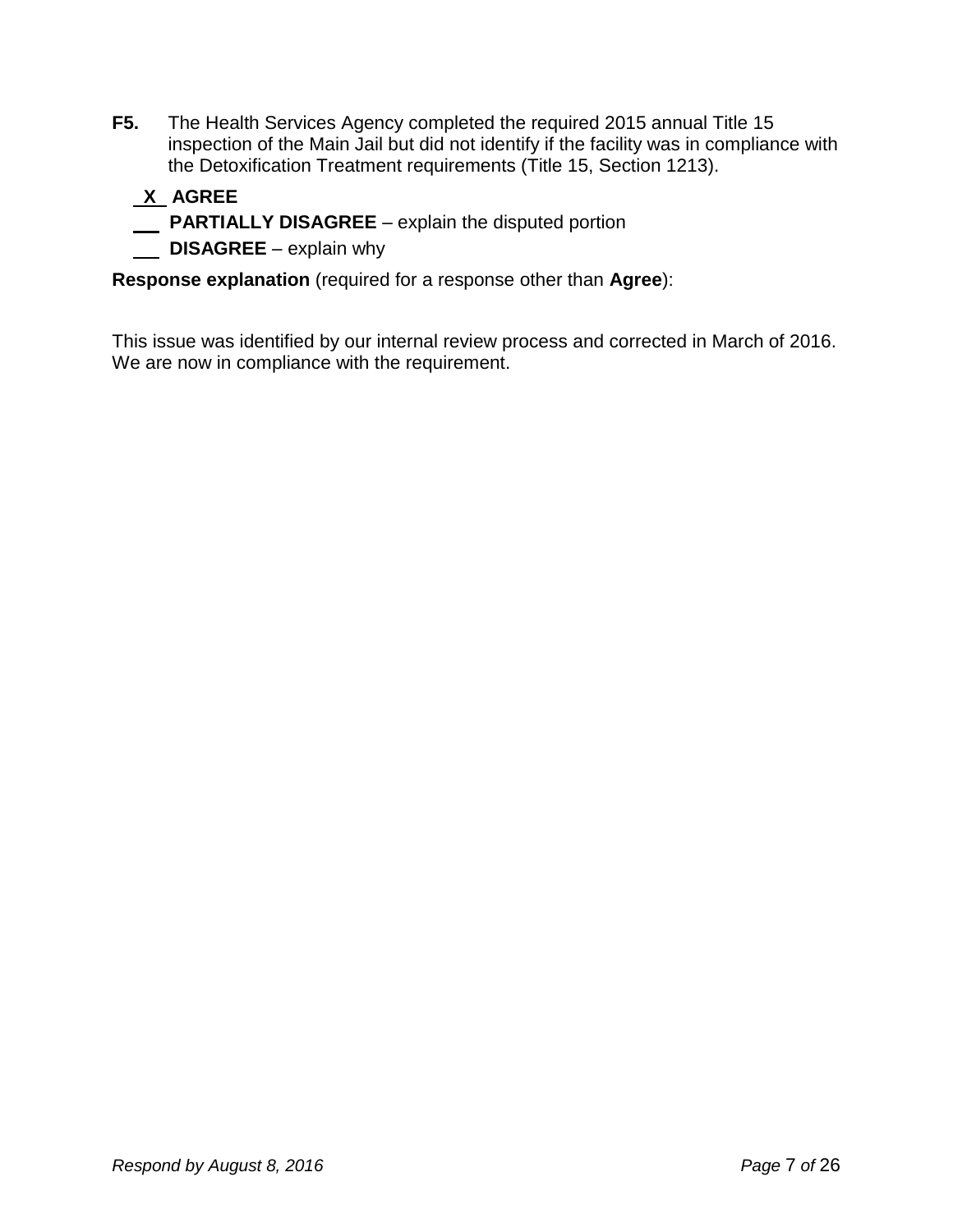**F6.** There is no documentation that the Santa Cruz County facilities have been evaluated for compliance with the CMA-IMQ medical accreditation standards for detention facilities.

#### **X AGREE**

**PARTIALLY DISAGREE** – explain the disputed portion

**DISAGREE** – explain why

**Response explanation** (required for a response other than **Agree**):

The new 2016 contract requires the medical provider to be CMA-IMQ accredited.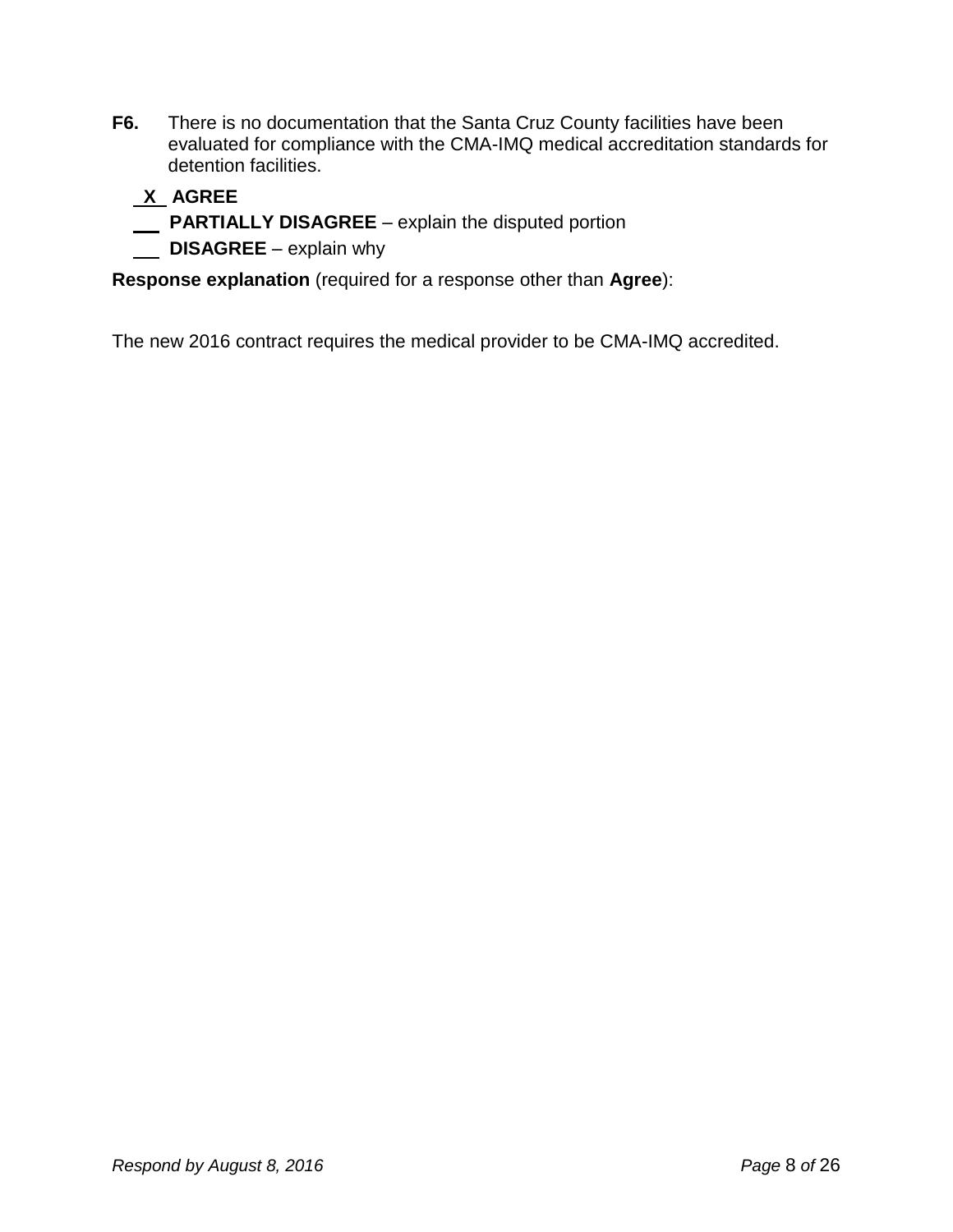**F7.** The *Chemically Dependent Inmate Policy* lacks objective measurement tools for assisting the medical staff with their clinical decision making and determination of when a patient requires a higher level of medical care.

#### **AGREE**

- **PARTIALLY DISAGREE**  explain the disputed portion
- **X DISAGREE** explain why

**Response explanation** (required for a response other than **Agree**):

In March of 2016, the medical provider adopted new policy and procedures for handling acute detoxification of chemically dependent inmates, which include objective measurement tools to assist clinical decision-making.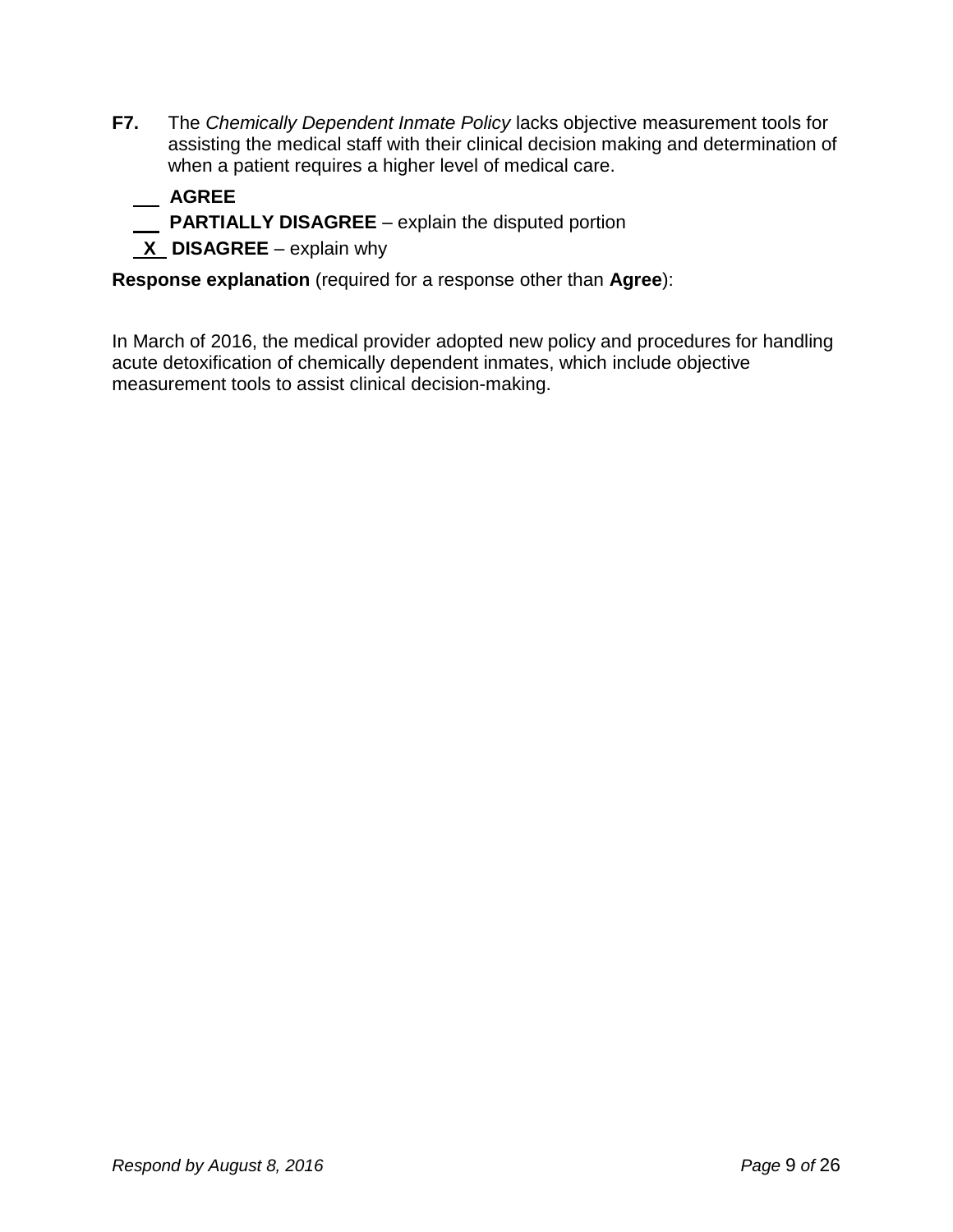**F8.** The *Chemically Dependent Inmate Policy* does not include procedures and symptoms necessitating immediate transfer to a hospital or other medical facility.

 **AGREE**

- **PARTIALLY DISAGREE**  explain the disputed portion
- **X DISAGREE** explain why

**Response explanation** (required for a response other than **Agree**):

The medical provider updated their policy and procedures in March of 2016 with objective tools that specify symptoms necessitating immediate transfer to a hospital.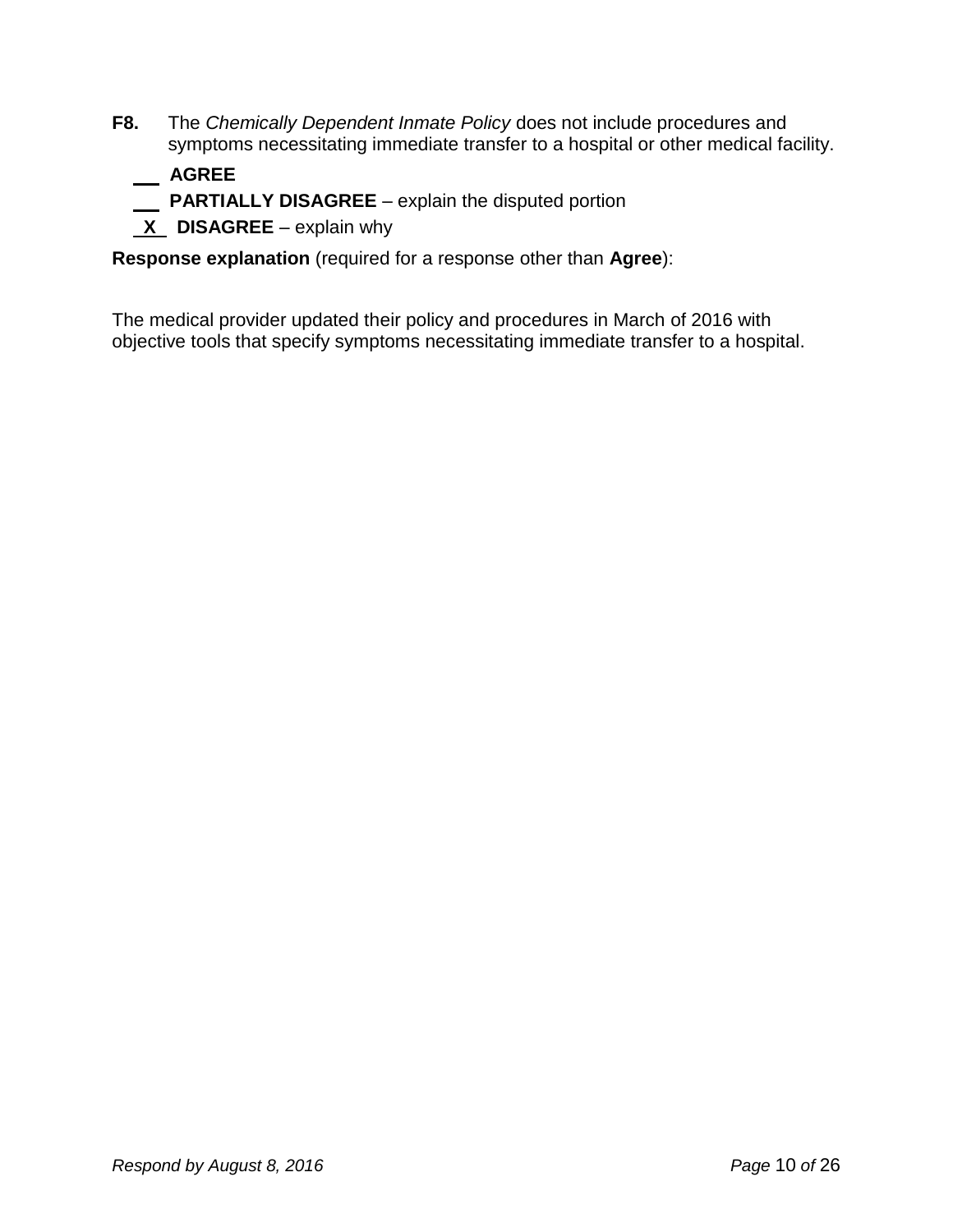- **F9.** The *Chemically Dependent Inmate Policy* and the Sheriff's *Medical and Mental Health Care Procedure Manual* lack guidance for when an inmate should be transferred to a hospital for a higher level of care or when an inmate should be placed on IV hydration.
	- **AGREE**
	- **PARTIALLY DISAGREE**  explain the disputed portion
	- **X** DISAGREE explain why

The medical provider's March 2016 updated policy includes guidance for when an inmate should be transferred to a hospital for a higher level of care or when an inmate should be placed on IV hydration.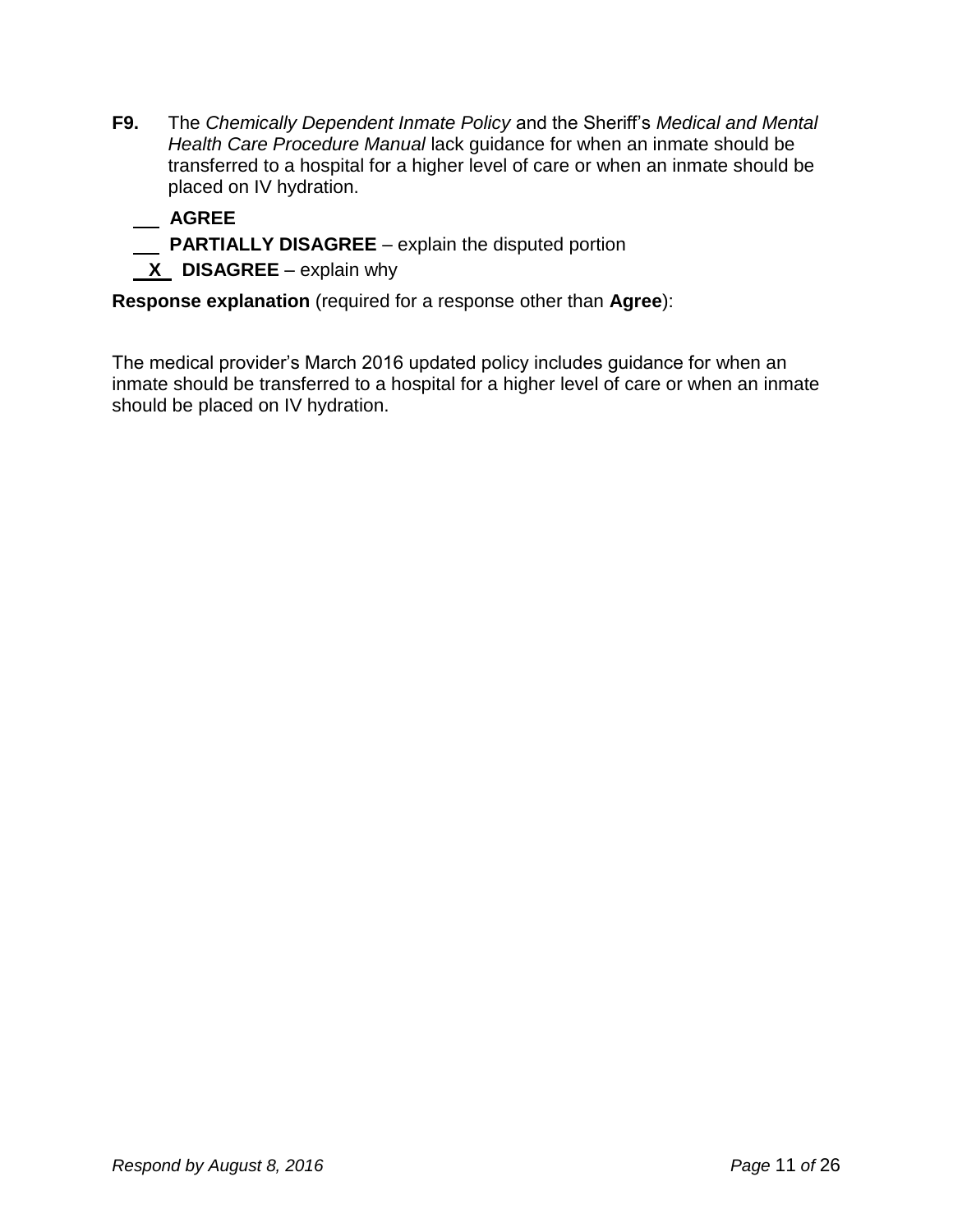- **F10.** The *Detoxification of Chemically Dependent Inmates,* Federal Bureau of Prisons Clinical Practice Guidelines, February 2014, contains useful information related to recommended standards for the medical management of withdrawal from addictive substances.
	- **X AGREE**
	- **PARTIALLY DISAGREE** explain the disputed portion
	- **DISAGREE** explain why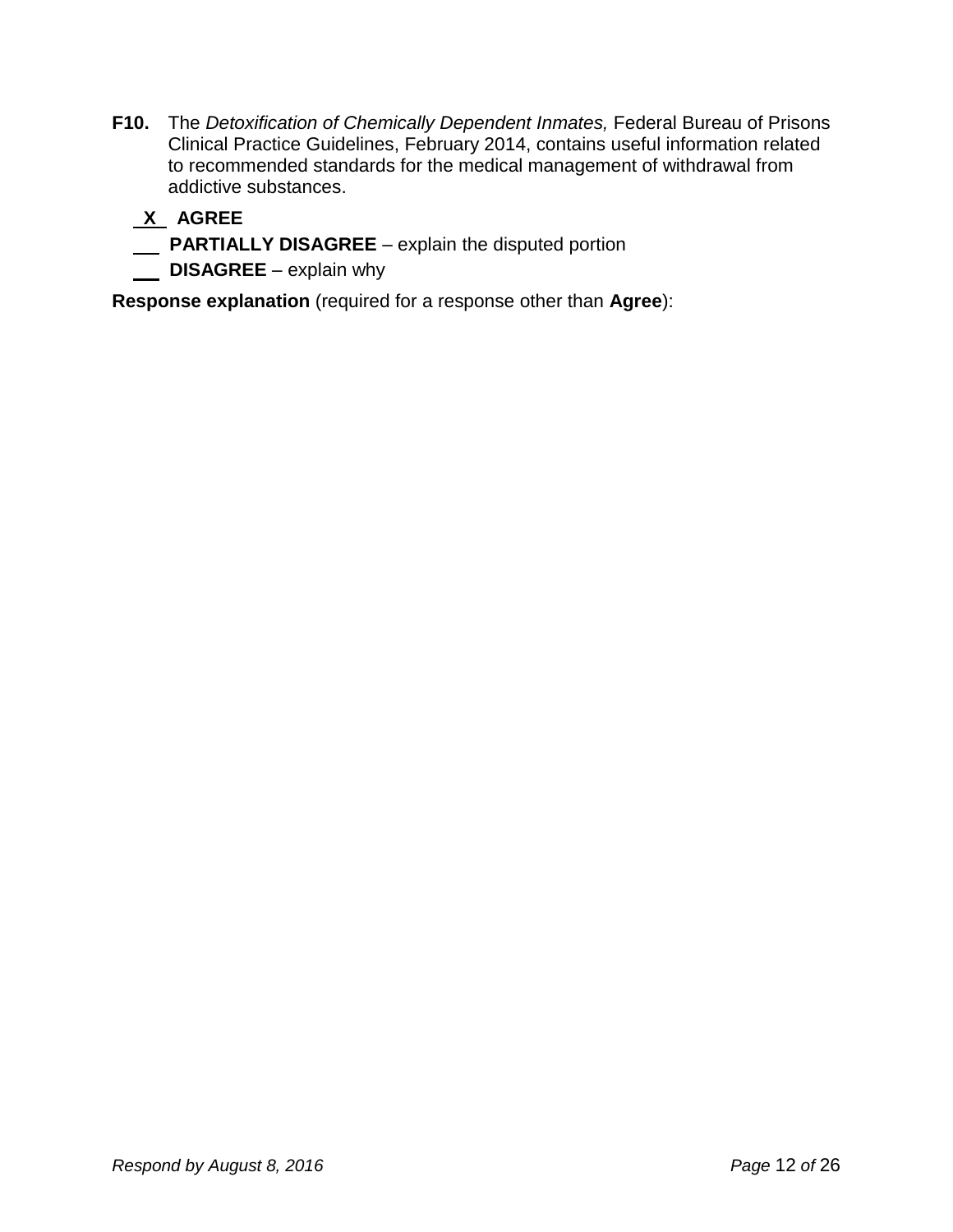- **F11.** The Sheriff's Office at times refers to placing at-risk inmates in the infirmary, when in fact they are placed in the Observation Unit. The Observation Unit is not an infirmary. The Grand Jury finds this misnomer to be misleading to the public and endangering of the public trust.
	- **AGREE**
	- **PARTIALLY DISAGREE**  explain the disputed portion
	- **X** DISAGREE explain why

The Sheriff's Office, through our internal review process, recognized the term *infirmary* was an inaccurate description of the Observation unit and deleted the term from official forms and correspondence prior to the Grand Jury Report. The Sheriff's Office does not believe the internal use of the term *Infirmary* was misleading to the public nor endangered the public trust.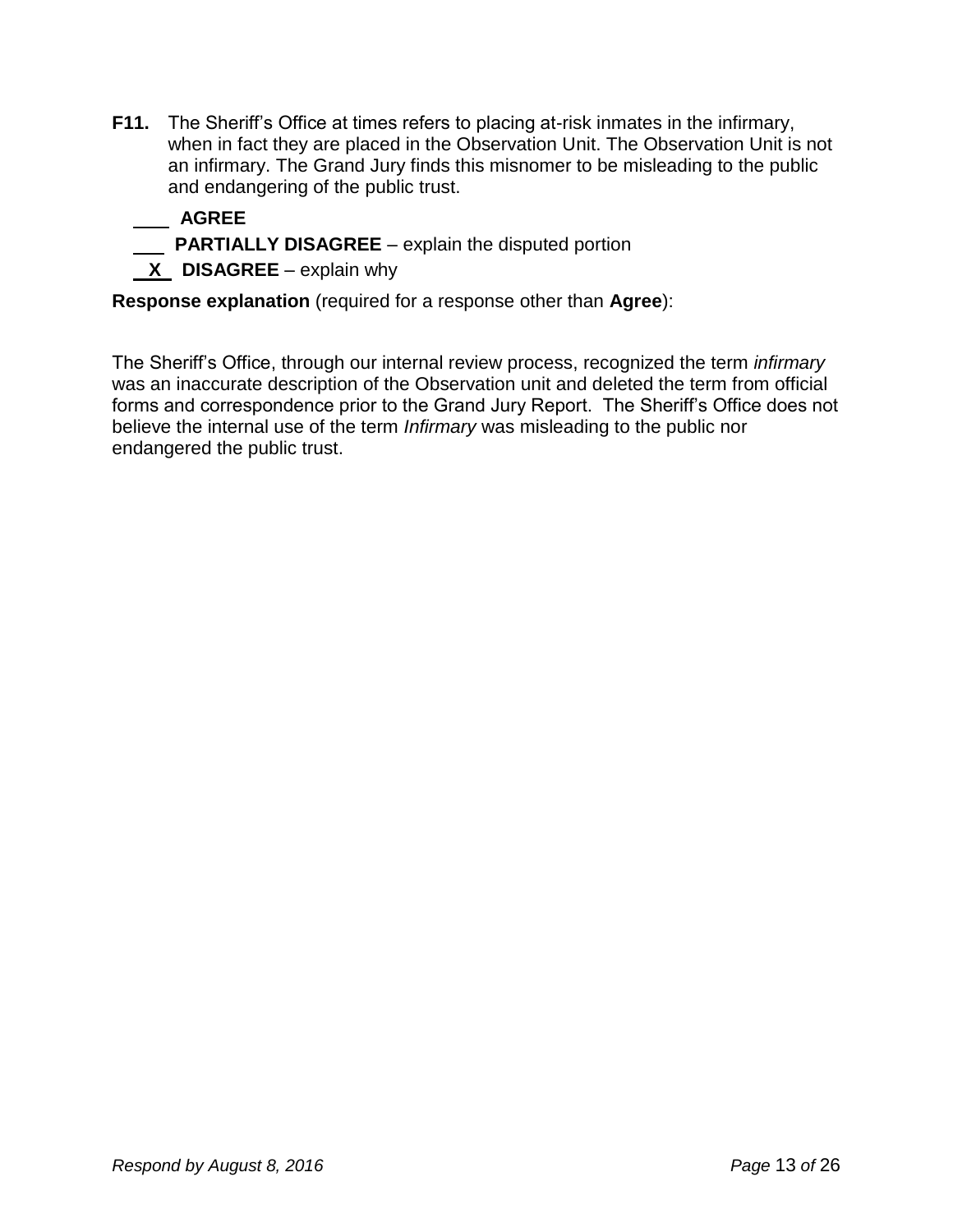#### **Recommendations**

- **R1.** The Sheriff-Coroner should complete a comprehensive report of every jail death including, but not limited to: the cause of death; the activities of the Sheriff's Office and medical services provider related to the death; and recommendations, if any, for improvement. This report should be made available to the Board of Supervisors and the public. (F1)  **HAS BEEN IMPLEMENTED** – summarize what has been done  **HAS NOT BEEN IMPLEMENTED BUT WILL BE IMPLEMENTED IN THE FUTURE** – summarize what will be done and the timeframe
	- **REQUIRES FURTHER ANALYSIS** explain scope and timeframe (not to exceed six months)
	- **X WILL NOT BE IMPLEMENTED** explain why

#### **Response explanation, summary, and timeframe:**

The Sheriff's Office already completes a comprehensive report and review of every jail death. Some aspects of the report will remain confidential to comply with local, State, and Federal privacy laws.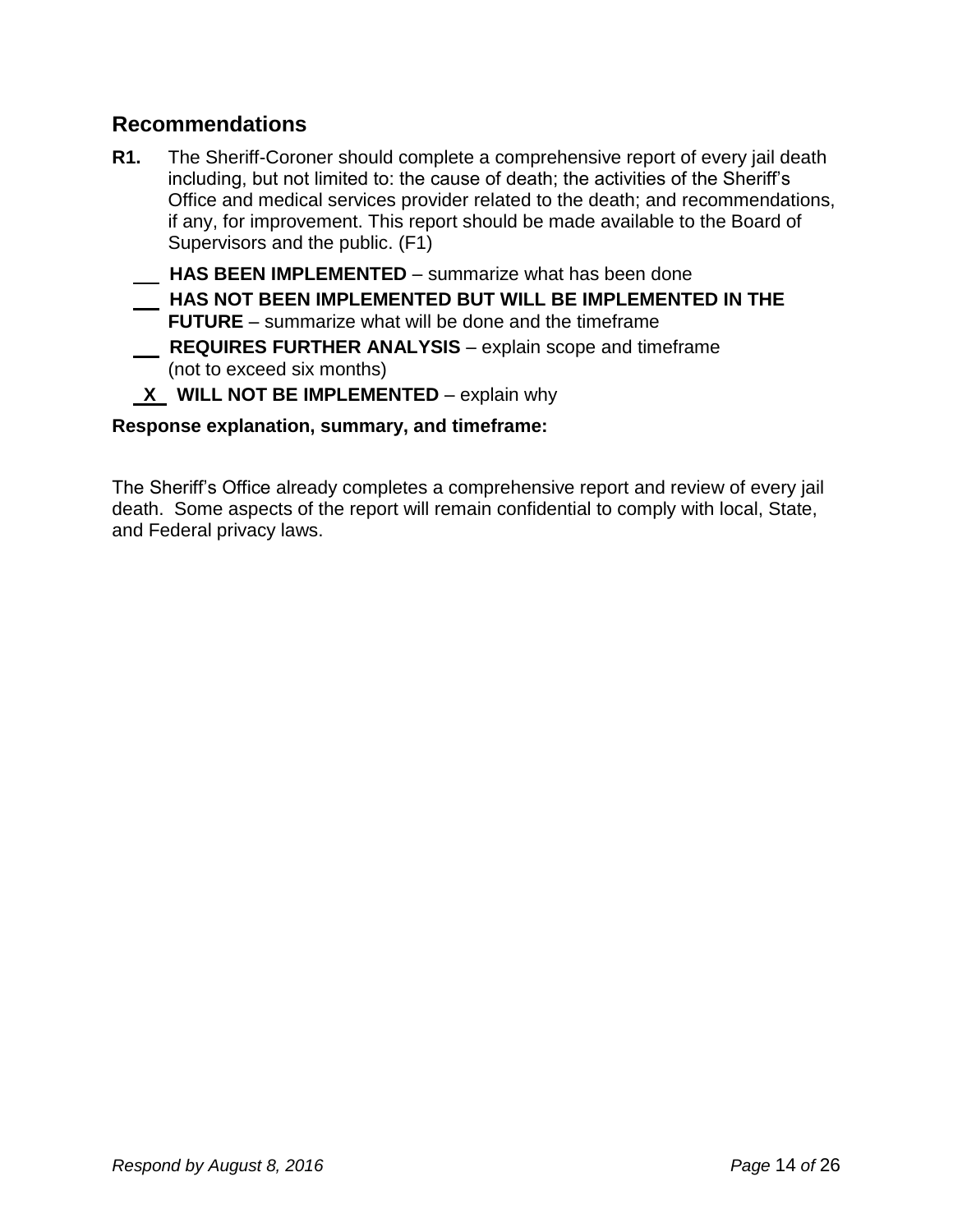- **R2.** The Sheriff-Coroner should retain independent oversight of the jail medical service provider and their contract by medically qualified professionals. (F2)
	- **X HAS BEEN IMPLEMENTED** summarize what has been done
	- **HAS NOT BEEN IMPLEMENTED BUT WILL BE IMPLEMENTED IN THE FUTURE** – summarize what will be done and the timeframe
	- **REQUIRES FURTHER ANALYSIS** explain scope and timeframe (not to exceed six months)
	- **\_\_ WILL NOT BE IMPLEMENTED** explain why

We believe there are appropriate checks and balances in place to ensure compliance with standards, including audits by the Health Services Department (HSD), quarterly quality assurance meetings with the medical provider, HSD, the Sheriff's Office and an independent physician, biennial inspections by the Board of State and Community Corrections, daily multi-disciplinary collaborative review meetings between partners and other professional reviews, as well as the annual Grand Jury investigation.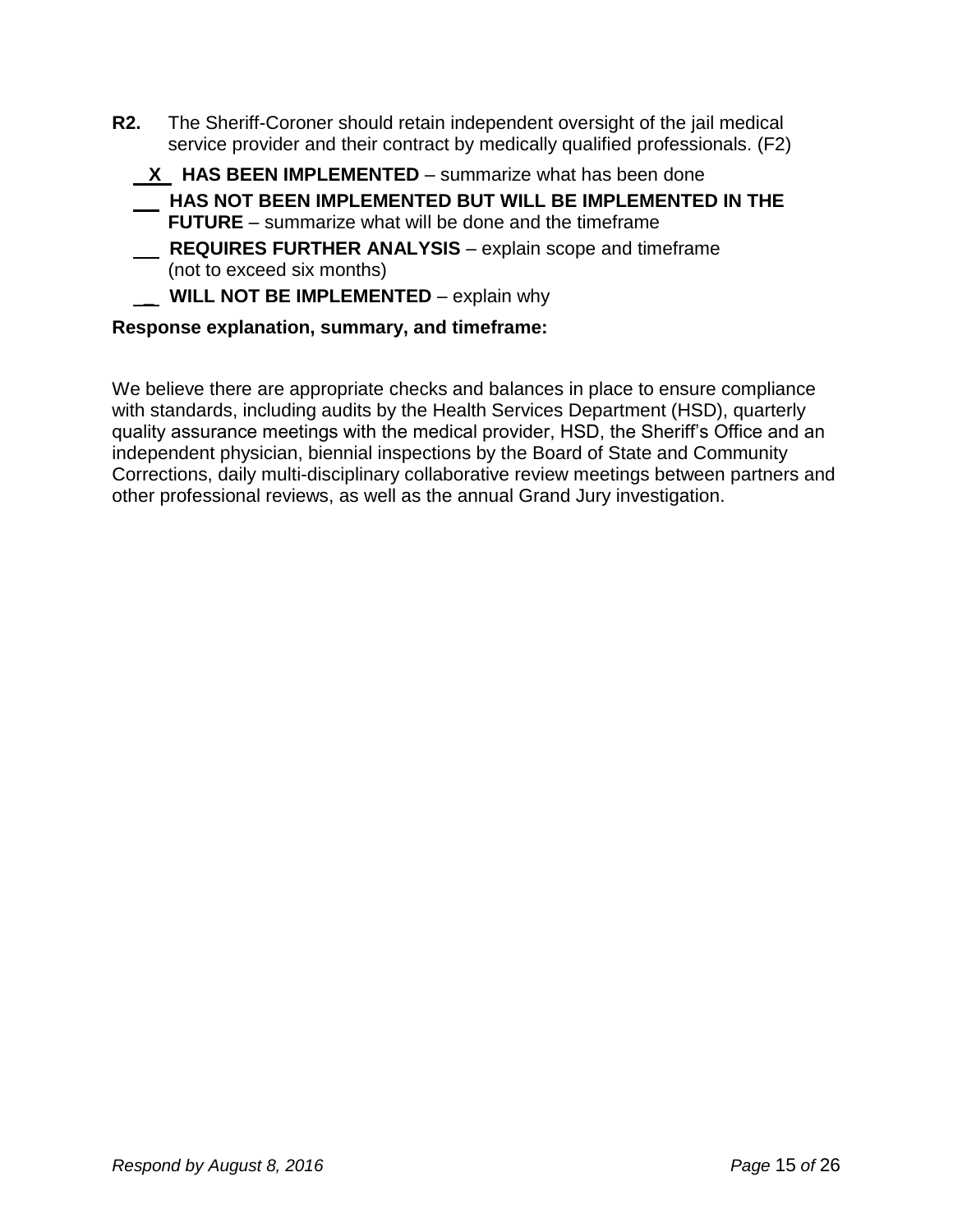- **R3.** Prior to approving a new medical services contract, the Sheriff-Coroner and Board of Supervisors should thoroughly review the existing contract and evaluate the performance of the 2012–2016 medical services provider with the assistance of qualified medical personnel. (F1–10)
	- **X HAS BEEN IMPLEMENTED**  summarize what has been done
	- **HAS NOT BEEN IMPLEMENTED BUT WILL BE IMPLEMENTED IN THE FUTURE** – summarize what will be done and the timeframe
	- **REQUIRES FURTHER ANALYSIS** explain scope and timeframe (not to exceed six months)
		- **WILL NOT BE IMPLEMENTED** explain why

Since 2012, the Sheriff's Office and our partners have continuously and rigorously reviewed the performance of our medical service contractor and contract obligations though a variety of processes including daily collaborative inmate patient plans, compliance audits, quality assurance meetings, inspections, and professional reviews.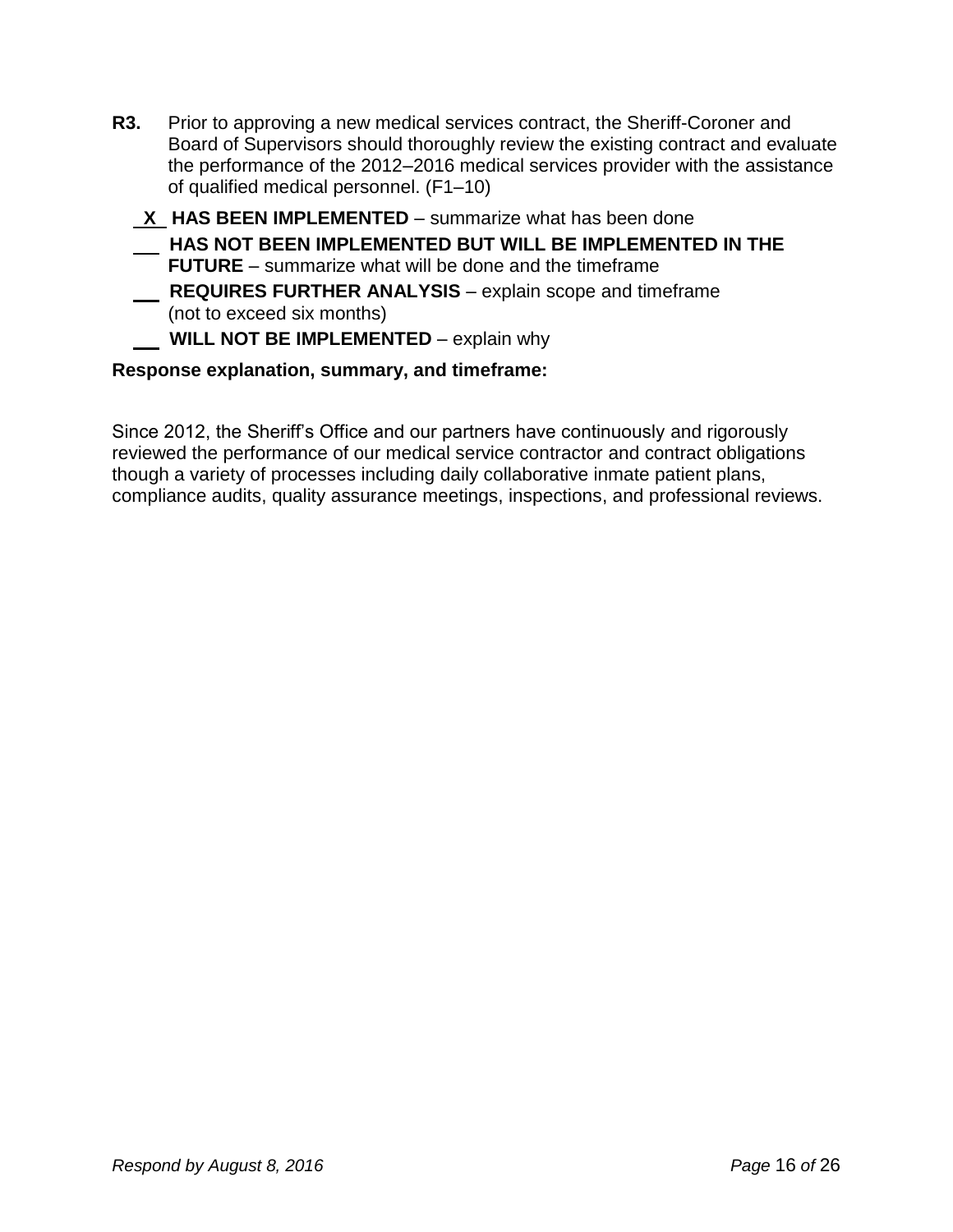- **R4.** The Sheriff-Coroner should revise the medical services contract to allow an independently retained medical provider to escalate medical care under lifethreatening emergency circumstances. (F3)
	- **HAS BEEN IMPLEMENTED** summarize what has been done  **HAS NOT BEEN IMPLEMENTED BUT WILL BE IMPLEMENTED IN THE FUTURE** – summarize what will be done and the timeframe
	- **REQUIRES FURTHER ANALYSIS** explain scope and timeframe (not to exceed six months)
	- **X WILL NOT BE IMPLEMENTED** explain why

The Sheriff's medical service provider is fully licensed and appropriately regulated medical service provider. The Sheriff's Office believes employment of an additional medical provider to oversee our contracted provider is neither practical nor appropriate.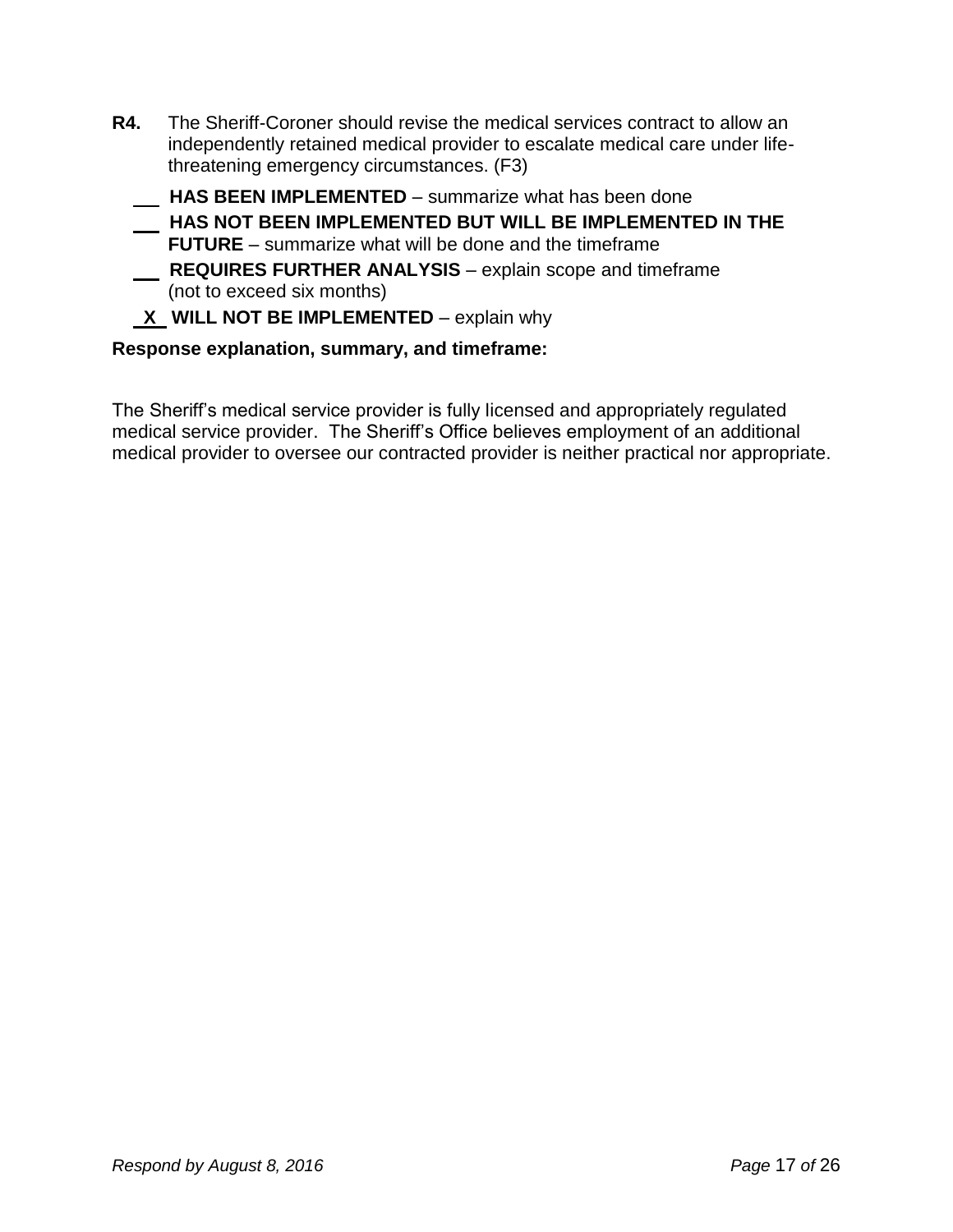**R5.** The Sheriff-Coroner and Board of Supervisors should delete the contract requirement that the medical provider pay up to \$15,000 per inmate for each inmate emergency or catastrophic transfer to hospital care. (F4)

**HAS BEEN IMPLEMENTED** – summarize what has been done

 **X HAS NOT BEEN IMPLEMENTED BUT WILL BE IMPLEMENTED IN THE FUTURE** – summarize what will be done and the timeframe  **REQUIRES FURTHER ANALYSIS** – explain scope and timeframe (not to exceed six months)

**WILL NOT BE IMPLEMENTED** – explain why

#### **Response explanation, summary, and timeframe:**

The Sheriff's Office deleted this clause from a new medical contract effective September 2016.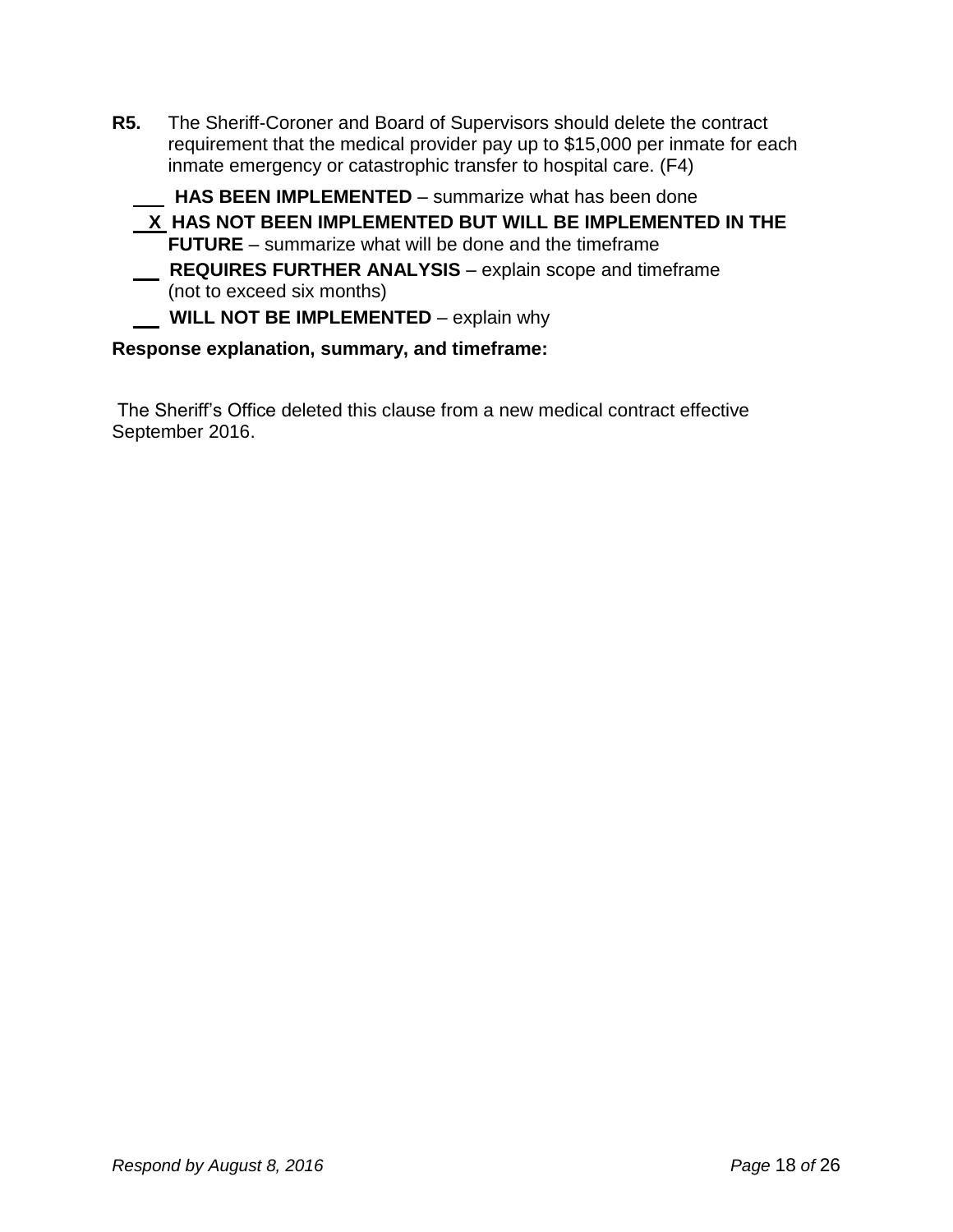**R6.** The Health Services Agency should complete the annual 2016 Title 15 inspection and identify if the facility is in compliance with the Detoxification Treatment requirements (Title 15, Section 1213), as required by state law. (F5)

 **HAS BEEN IMPLEMENTED** – summarize what has been done

**X HAS NOT BEEN IMPLEMENTED BUT WILL BE IMPLEMENTED IN THE FUTURE** – summarize what will be done and the timeframe  **REQUIRES FURTHER ANALYSIS** – explain scope and timeframe (not to exceed six months)

**WILL NOT BE IMPLEMENTED** – explain why

#### **Response explanation, summary, and timeframe:**

We expect HSA will complete their required annual inspection by the end of the year.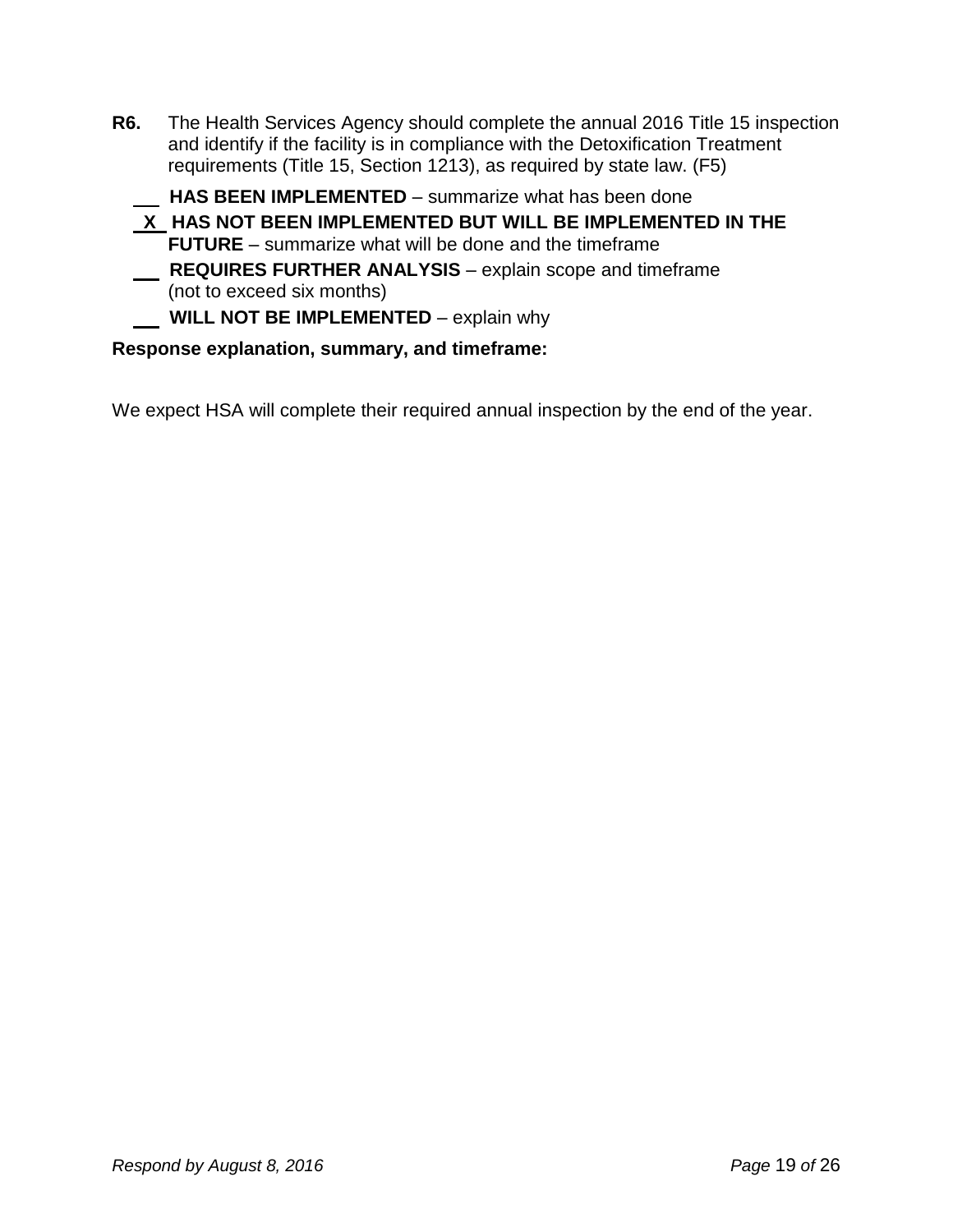- **R7.** The Sheriff-Coroner and Board of Supervisors should require in the contract that the medical services provider for detention facilities obtain and maintain accreditation from the California Medical Association-Institute for Medical Quality for adult detention facilities. (F6)
	- **HAS BEEN IMPLEMENTED**  summarize what has been done
	- **X HAS NOT BEEN IMPLEMENTED BUT WILL BE IMPLEMENTED IN THE FUTURE** – summarize what will be done and the timeframe  **REQUIRES FURTHER ANALYSIS** – explain scope and timeframe

(not to exceed six months)

 **WILL NOT BE IMPLEMENTED** – explain why

#### **Response explanation, summary, and timeframe:**

CMA-IMQ Accreditation is required in the new medical contract effective September 2016.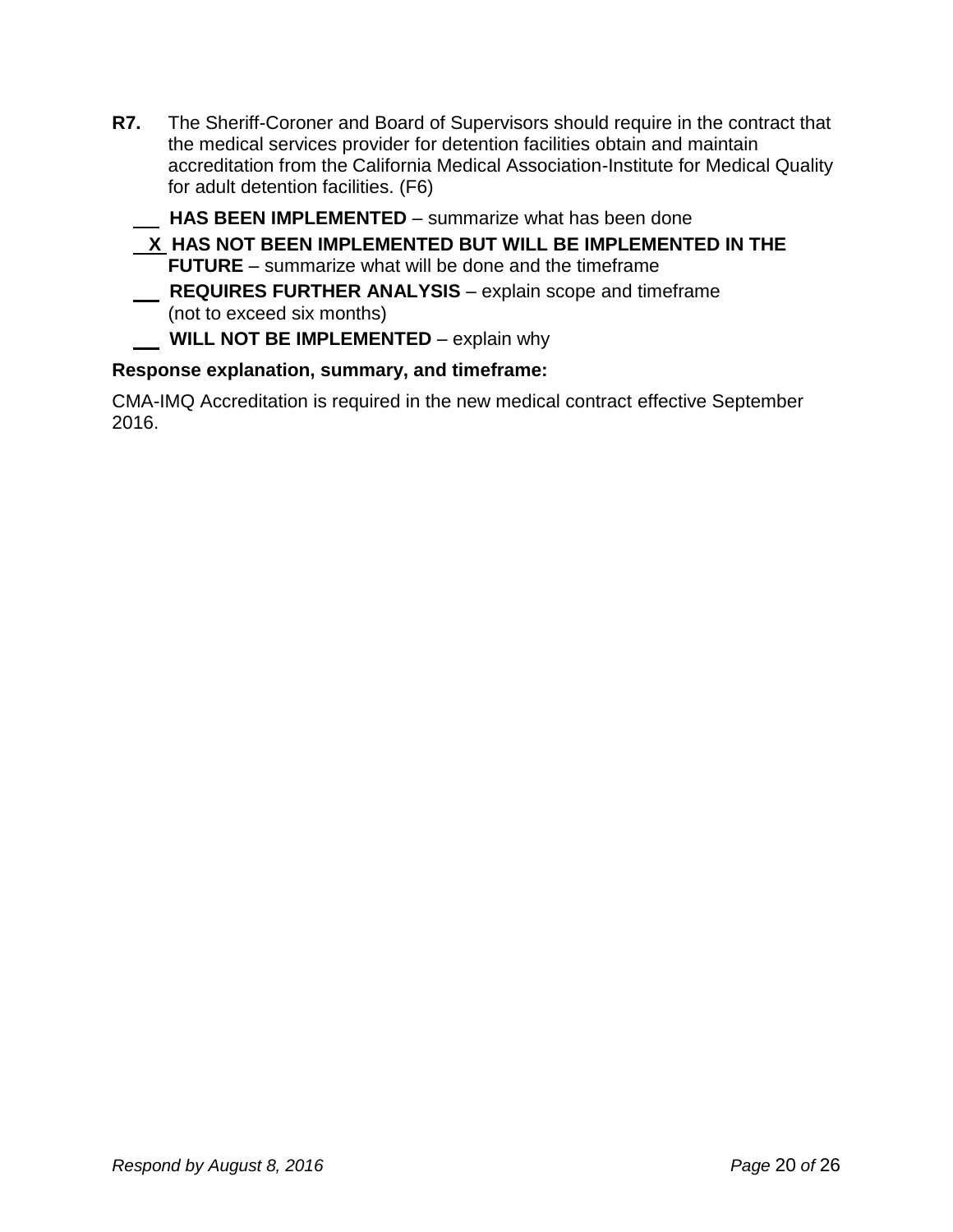- **R8.** The Sheriff-Coroner should require that the *Chemically Dependent Inmate Policy* include the use of objective measurements of opiate detoxification stages, such as the Clinical Opiate Withdrawal Scale (COWS), to assist the medical staff in making more objective decisions regarding treatment. (F7)
	- **X** HAS BEEN IMPLEMENTED summarize what has been done
		- **HAS NOT BEEN IMPLEMENTED BUT WILL BE IMPLEMENTED IN THE FUTURE** – summarize what will be done and the timeframe
	- **REQUIRES FURTHER ANALYSIS** explain scope and timeframe (not to exceed six months)

#### **WILL NOT BE IMPLEMENTED** – explain why

#### **Response explanation, summary, and timeframe:**

The medical provider updated their policy and procedures in March of 2016 requiring the use of COWS and other objective measurements of opiate detoxification stages to assist the medical staff decision making.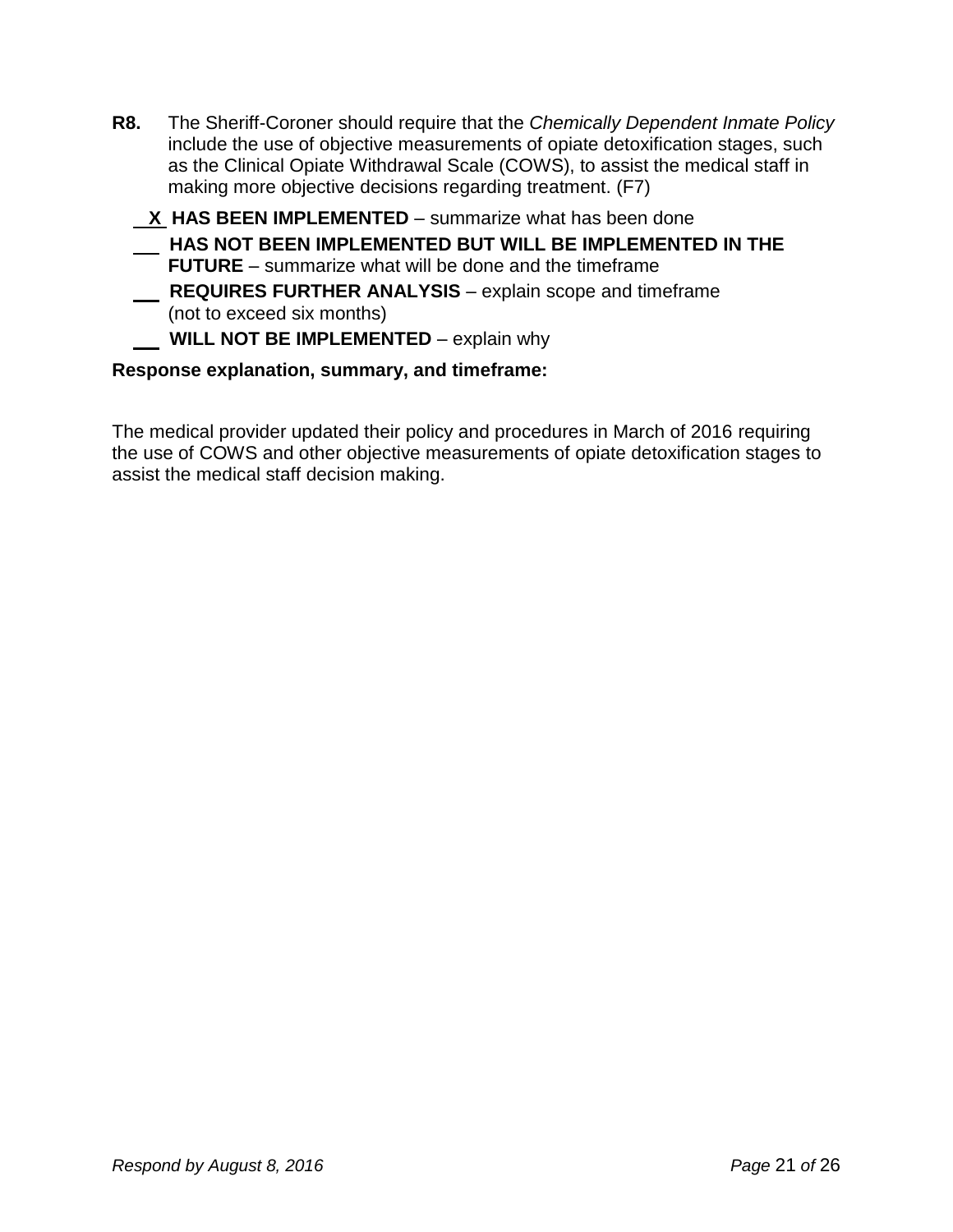| R9. | The Sheriff-Coroner should work with the medical services provider to revise the<br>Chemically Dependent Inmate Policy to comply with California Code of<br>Regulations, Title 15, Section 1213, regarding procedures and symptoms |
|-----|------------------------------------------------------------------------------------------------------------------------------------------------------------------------------------------------------------------------------------|
|     | necessitating immediate transfer to a hospital or other medical facility. (F8)                                                                                                                                                     |
|     | VIII LA BEEN IMBLEMENTER AND A STRING HOLD AND A LOCAL CONTRACT IN A LOCAL CONTRACT OF A LOCAL CONTRACT OF A LOCAL CONTRACT OF A LOCAL CONTRACT OF A LOCAL CONTRACT OF A LOCAL CONTRACT OF A LOCAL CONTRACT OF A LOCAL CONTRAC     |

#### **<u>X</u>** HAS BEEN IMPLEMENTED – summarize what has been done  **HAS NOT BEEN IMPLEMENTED BUT WILL BE IMPLEMENTED IN THE FUTURE** – summarize what will be done and the timeframe  **REQUIRES FURTHER ANALYSIS** – explain scope and timeframe

(not to exceed six months)

#### **WILL NOT BE IMPLEMENTED** – explain why

#### **Response explanation, summary, and timeframe:**

The medical provider updated their policy and procedures in March of 2016 to comply with California Code of Regulations, Title 15, Section 1213, regarding procedures and symptoms necessitating immediate transfer to a hospital or other medical facility.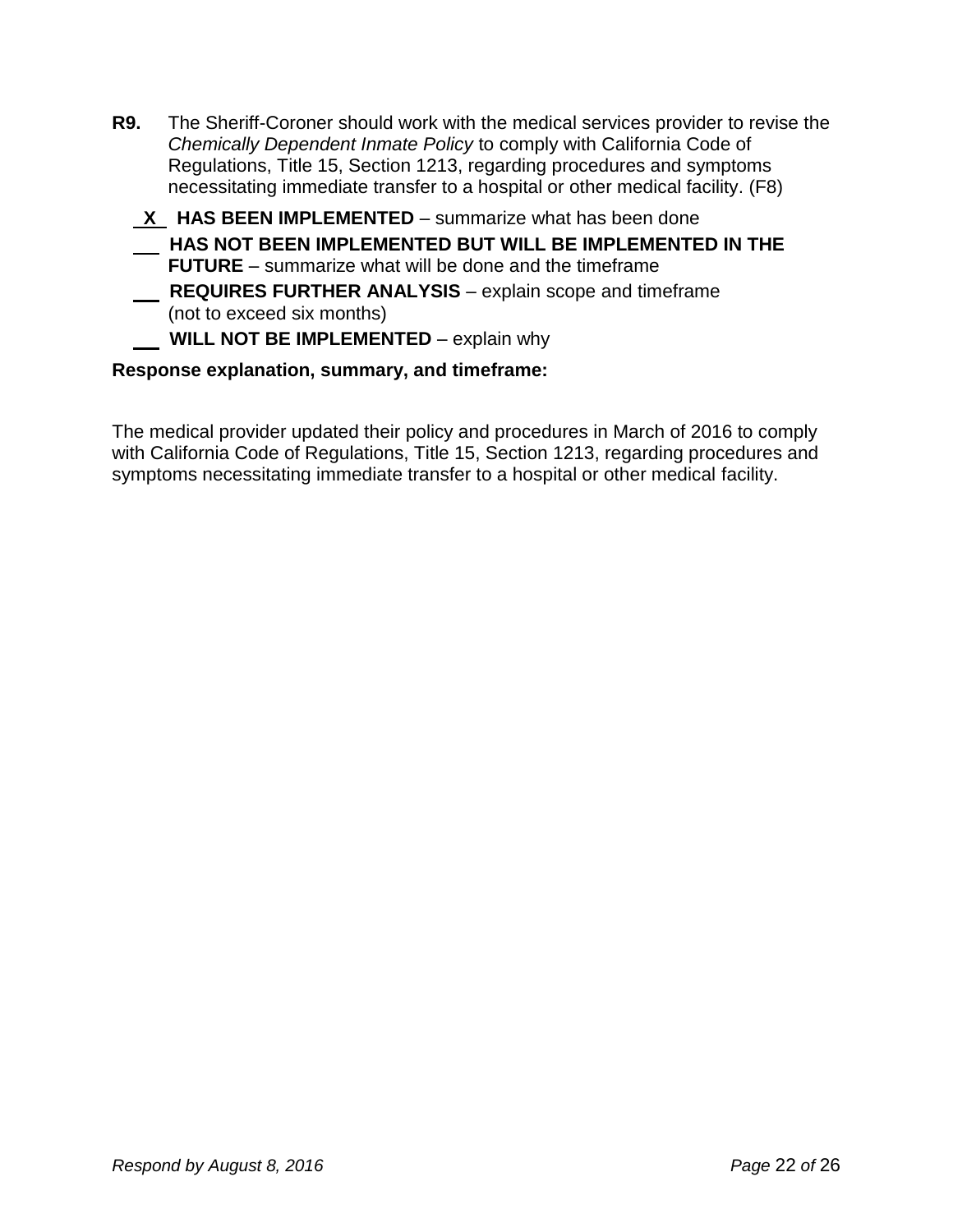- **R10.** Clear guidelines need to be established in the Sheriff's *Medical and Mental Health Care Procedure Manual* for when an inmate should be given a higher level care such as IV hydration or transfer to a hospital. (F9)
	- **X HAS BEEN IMPLEMENTED**  summarize what has been done
	- **HAS NOT BEEN IMPLEMENTED BUT WILL BE IMPLEMENTED IN THE FUTURE** – summarize what will be done and the timeframe
	- **REQUIRES FURTHER ANALYSIS** explain scope and timeframe (not to exceed six months)
		- **WILL NOT BE IMPLEMENTED** explain why

The Sheriff's *Medical and Mental Health policy* appropriately states that the medical provider is responsible for establishing, implementing and annually reviewing/revising policies for all clinical aspects of the health care program and for monitoring the appropriateness, timeliness and responsiveness of care and treatment. The medical provider's March 2016 updated policy includes guidance for when an inmate should be transferred to a hospital for a higher level of care or when an inmate should be placed on IV hydration.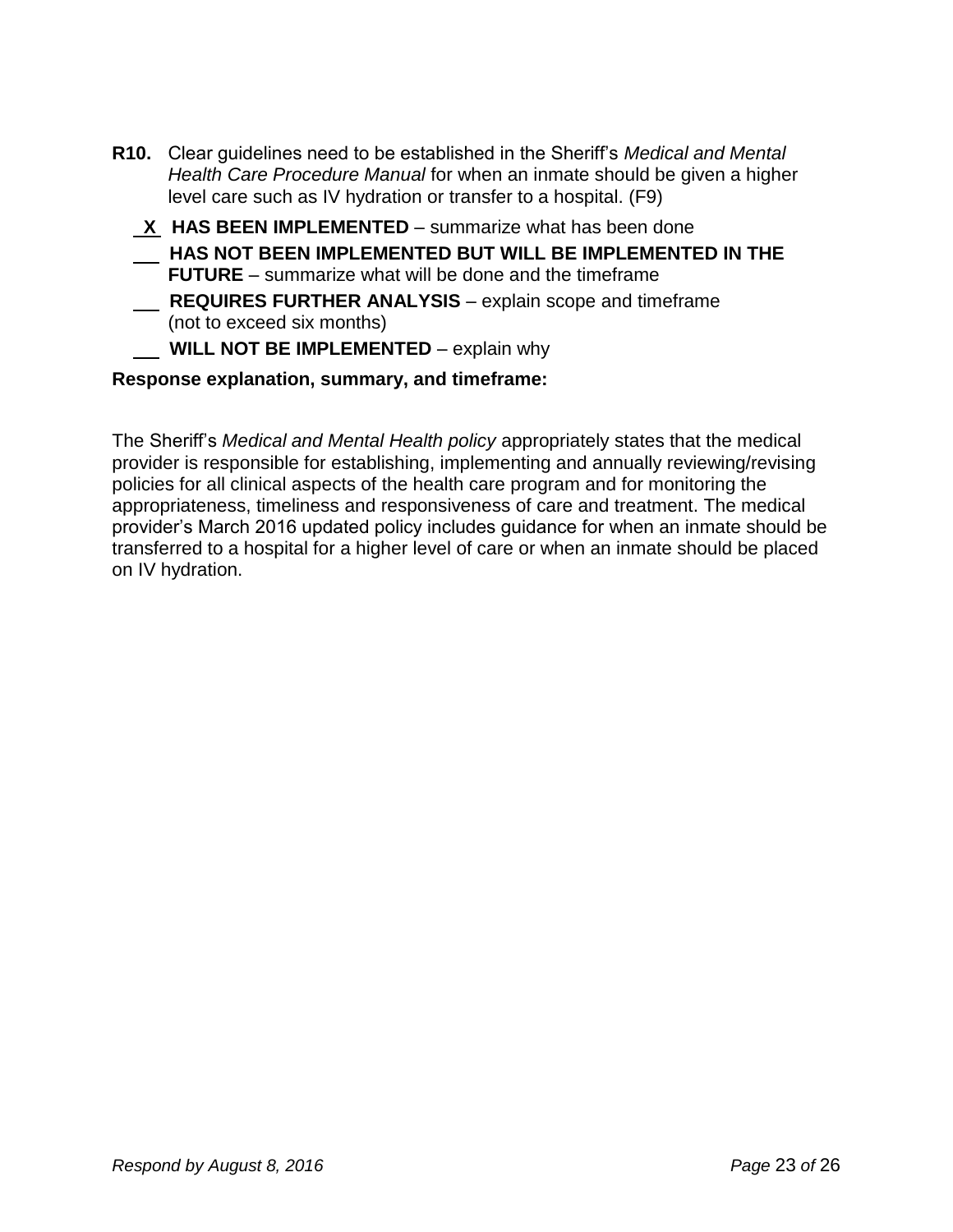- **R11.** The Sheriff-Coroner should review *Detoxification of Chemically Dependent Inmates,* Federal Bureau of Prisons Clinical Practice Guidelines, February 2014, and revise applicable Sheriff's policies and procedures to meet or exceed federal guidelines. (F10)
	- **HAS BEEN IMPLEMENTED**  summarize what has been done  **HAS NOT BEEN IMPLEMENTED BUT WILL BE IMPLEMENTED IN THE FUTURE** – summarize what will be done and the timeframe  **REQUIRES FURTHER ANALYSIS** – explain scope and timeframe (not to exceed six months)

#### **X WILL NOT BE IMPLEMENTED** – explain why

**Response explanation, summary, and timeframe:**

The Sheriff's Office reviewed the listed guidelines and provided a copy to our contracted medical provider. The Sheriff Office policy appropriately states that the medical provider is responsible for providing legally required care and for establishing, implementing and annually reviewing/revising policies for all clinical aspects of the health care program and for monitoring the appropriateness, timeliness and responsiveness of care and treatment.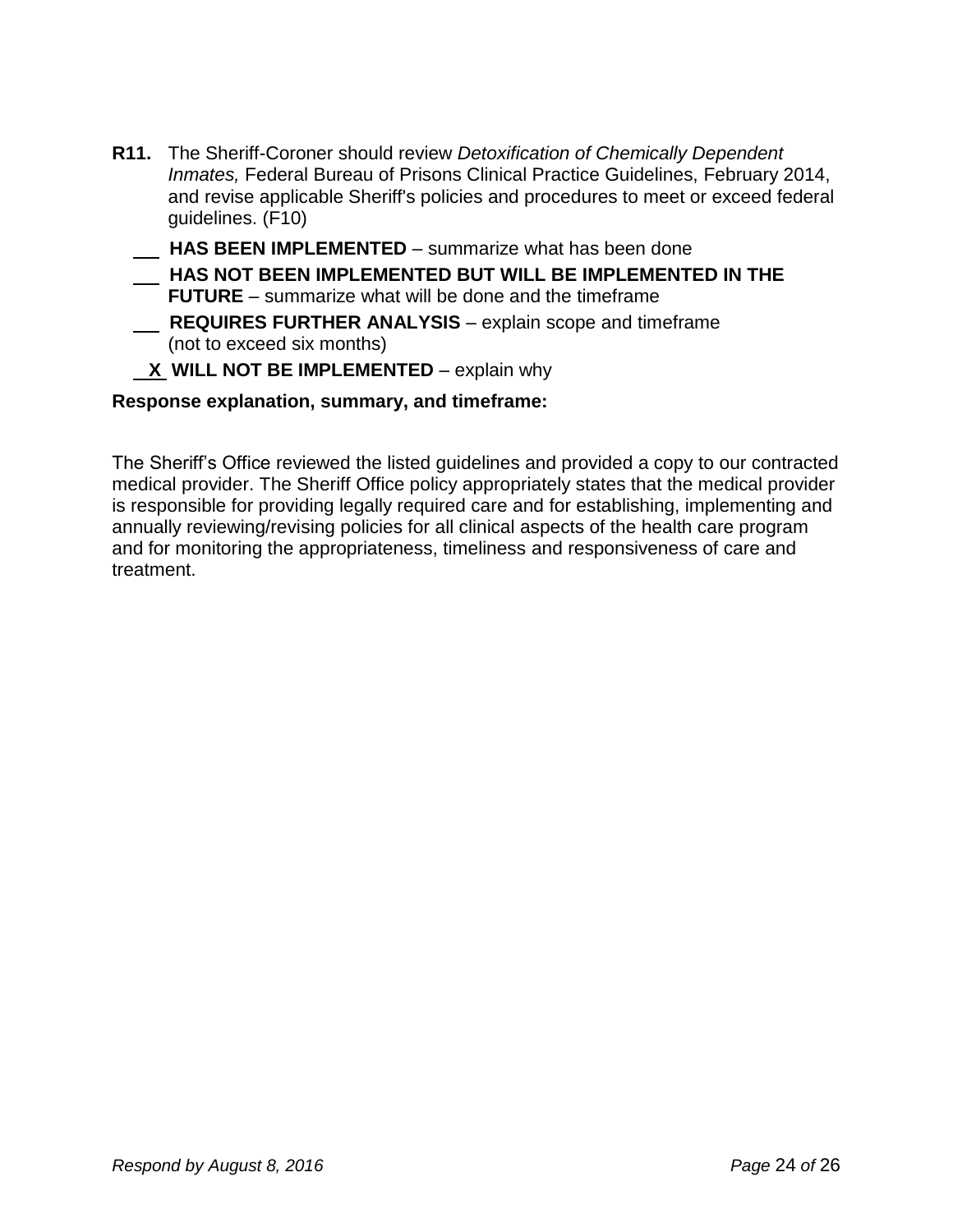- **R12.** The Sheriff-Coroner should stop referring to the Observation Unit as an infirmary unless major steps are taken to improve the medical services provided in this unit. Continuing to refer to this group of observation cells as an infirmary is misleading to the public and does a disservice to the public trust. (F11)
	- **X HAS BEEN IMPLEMENTED**  summarize what has been done
	- **HAS NOT BEEN IMPLEMENTED BUT WILL BE IMPLEMENTED IN THE FUTURE** – summarize what will be done and the timeframe
	- **REQUIRES FURTHER ANALYSIS** explain scope and timeframe (not to exceed six months)

#### **WILL NOT BE IMPLEMENTED** – explain why

#### **Response explanation, summary, and timeframe:**

The Sheriff's Office has deleted the term *infirmary* from official forms and correspondence and has educated staff not to use the term *infirmary* when referring to the Observation Unit.